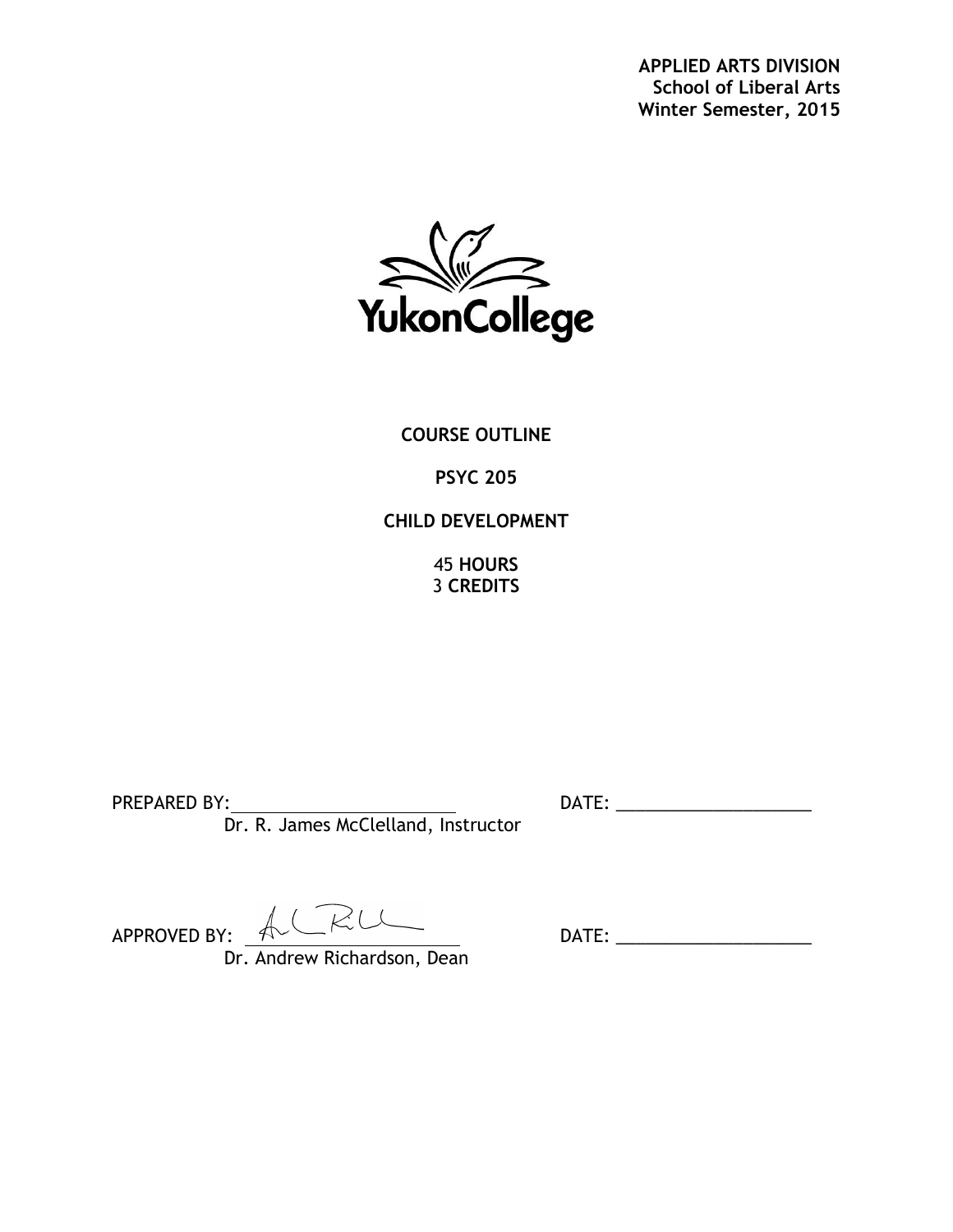#### **YUKON COLLEGE**

Copyright October, 2014

All right reserved. No part of this material covered by this copyright may be reproduced or utilized in any form or by any means, electronic or mechanical, traded, or rented or resold, without written permission from Yukon College.

Course Outline prepared by Dr. R. James McClelland, October 2014.

Yukon College P.O. Box 2799 Whitehorse, YT Y1A 5K4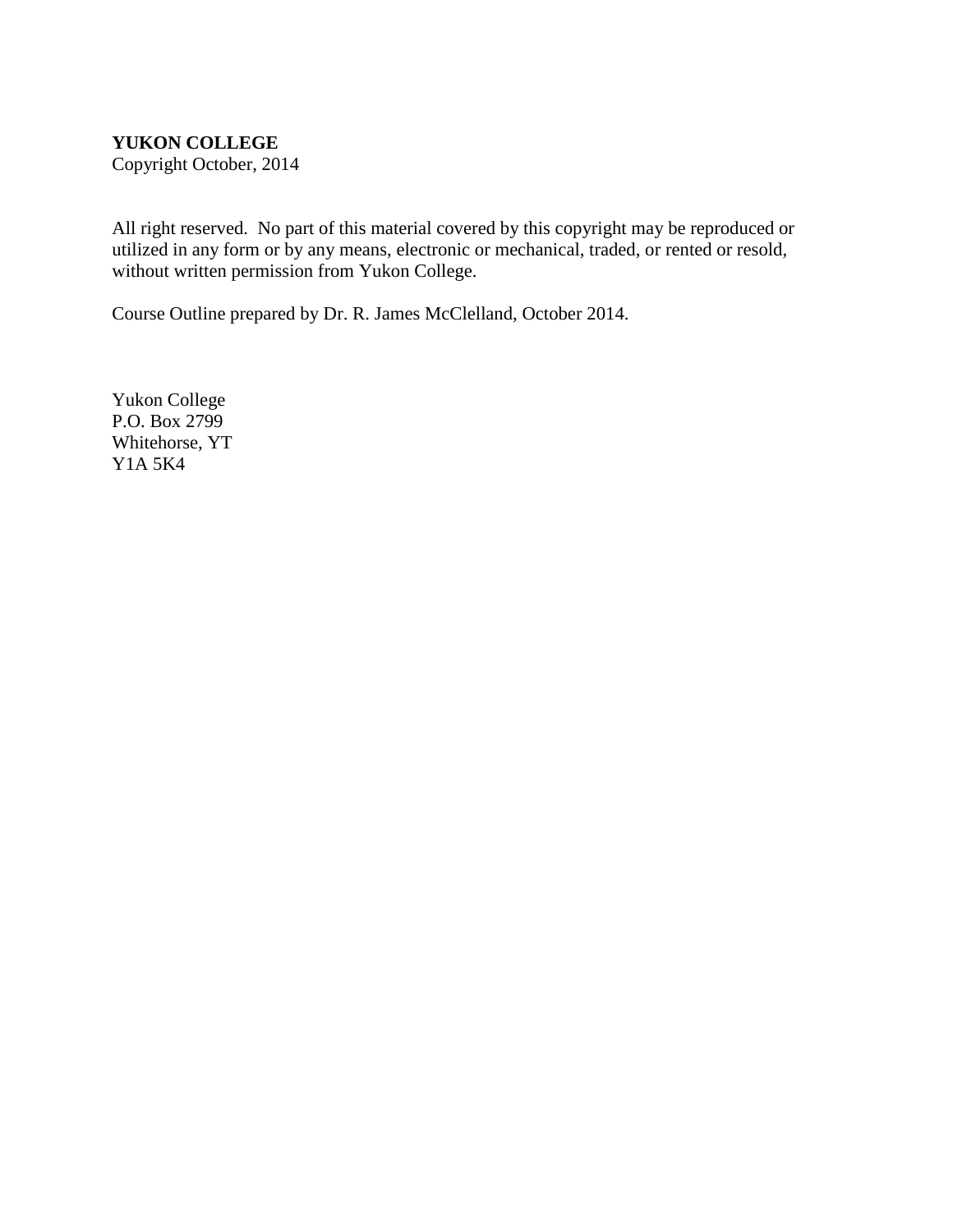

**APPLIED ARTS DIVISION Child Development 3 Credit Course Winter Semester, 2015**

#### **CHILD DEVELOPMENT**

| <b>INSTRUCTOR: R. James McClelland, Ph.D.</b> | <b>OFFICE HOURS: M/W 1:00 -2:30</b> |
|-----------------------------------------------|-------------------------------------|
| <b>OFFICE LOCATION: A2911A</b>                | <b>CLASSROOM: TBA</b>               |
| E-MAIL: jmcclelland@yukoncollege.yk.ca        | TIME: 7:00 p.m. - 10:00 p.m.        |
| <b>TELEPHONE: 668-8867</b>                    | <b>DATES: Tuesday</b>               |

#### **COURSE CALENDAR**

The physical, cognitive, and social aspects of child development are studied. Applications of these theories and findings are also considered.

#### **COURSE DESCRIPTION**

This course presents a broad introduction to the area of developmental psychology. The physical, cognitive, and social aspects of child development will be introduced in this course. There will be a focus on the research methods, theories, and findings in the field of child development. Application of these theories and findings will be considered, as well as topics including parenting and positive supports, attachment theory, child psychopathology, and learning challenges.

#### **PREREQUISITES**

PSYC 100 or 101

#### **EQUIVALENCY OR TRANSFERABILITY**

| CAMO PSYC 150 (3) | KWAN PSYC 2320 (3)   | SFU PSYC 250 (3)     |
|-------------------|----------------------|----------------------|
| TRU PSYC 2130 (3) | TRU-OL PSYC 2131 (3) | TWU PSYC 200 lev (3) |
| UBC PSYC $(3)$    | UBCO PSYO 2nd $(3)$  | UNBC PSYC 2XX (3)    |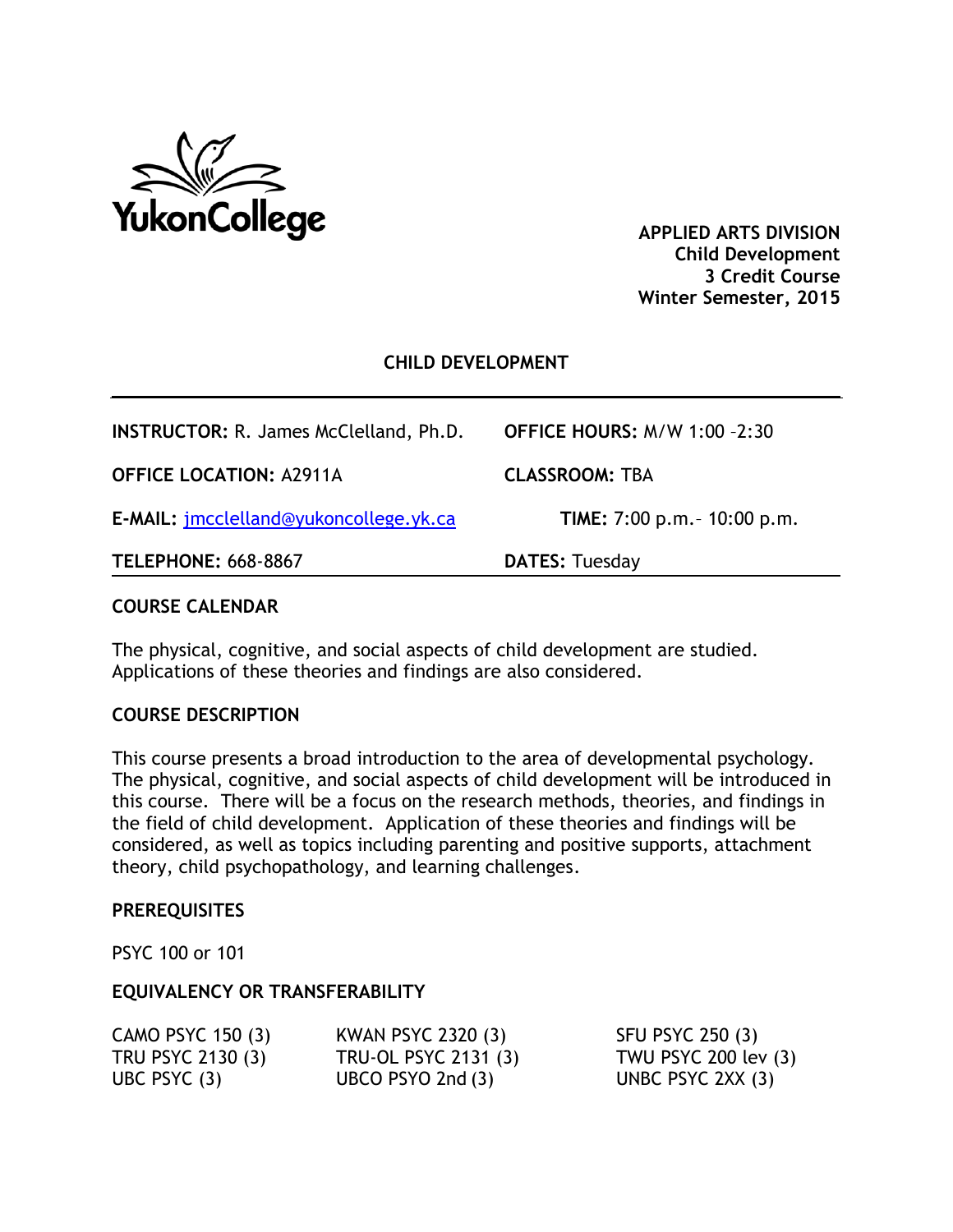UVIC PSYC 200 lev (1.5) VIU PSYC 112 (3)

## **LEARNING OUTCOMES**

Upon successful completion of the course, which includes timely submission of *all* assignments, students will be able to:

- develop an understanding of child development including physical, cognitive, and social development
- demonstrate an understanding of child psychology terminology and explain important features of child psychological concepts and theories
- demonstrate an understanding of controversial issues in child psychology
- demonstrate critical thinking skills as they apply to aspects of child psychology
- demonstrate research and writing skills
- evaluate his/her own attitudes (against a political and societal backdrop of labeling and treatment), within a psychological context, toward aspects of child psychology covered in the course.

#### **COURSE FORMAT**

The course will consist of lectures, class discussions, debates, demonstrations, and supplementary audio-visual materials.

# **ATTENDANCE AND ASSIGNMENTS**

Students are expected to attend regularly, complete all assignments, and to participate actively in class discussions. Since a large portion of the examinable material will be based on classroom information, attendance is critical. If you miss a class, please arrange with another student to take notes and to inform you of in-class experiences. Students are responsible for obtaining handouts and completing assignments for any classes missed. Class discussion is an important element in this course. Students will be responsible for the readings assigned and should be prepared to discuss these readings and share their insights in class.

All written assignment must be handed in by 7:00 pm on the due date. There is a penalty for late assignments of 10% per day, including weekends. Only in extreme, unforeseen circumstances will a late assignment be accepted without penalty.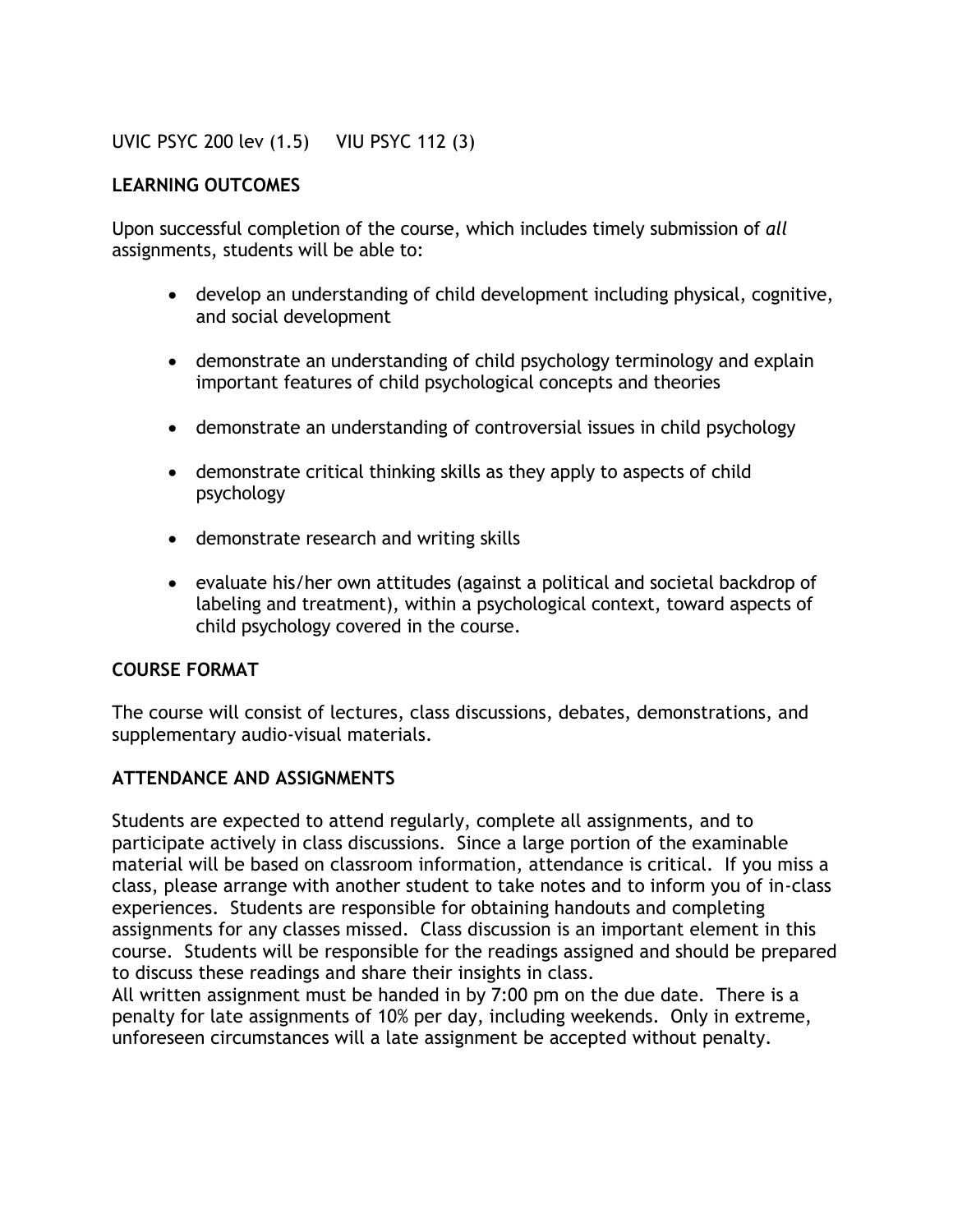## **ASSESSMENTS**

#### **Attendance/Participation** 5%

Regular attendance and participation in class are expected. Missed classes will result in a reduction of the attendance mark.

| Due: February 17 <sup>th</sup><br>30%<br>Midterm Exam |
|-------------------------------------------------------|
|-------------------------------------------------------|

The mid-term is scheduled for February 17<sup>th</sup> and will be a multiple choice exam.

#### **Paper Assignment/Critical Response Journal/Application of Theory** Due: March  $24^{th}$  25%

The paper assignment option will require students to choose a topic that is relevant to child development. The paper should be a type of meta-analysis of a topic or follow the development of a thesis question and reflect a practical application of the academic concept. Students are expected to follow the conventions of grammar, spelling and punctuation in academic writing. Arguments should be logical and coherent, supported by evidence from the literature or primary sources, and should always reference the author of such works. Written assignments should be wordprocessed and double-spaced. Students are expected to follow APA writing standards. Students are encouraged to review the paper rubric.

The critical response journal option will involve providing a critical analysis and personal applications for five units selected from the textbook. Each critical response journal will be valued at 5% for a total of 25%. The critical response journal should reflect the student's knowledge of the chapter concepts, identify key ideas, show evidence that thought has been put into how the chapter relates to the student's experiences of self and others, and demonstrate critical thinking. Students should review the critical response journal rubric and obtain the example of an appropriate critical response journal.

The application of theory option involves selection of three developmental theorists and a brief explanation of their respective theories. The focus of the assignment is on how one can apply these theories in a chosen practice and profession with various ages or stages of development.

**Final Exam Due: Exam Week 40%** 

The final exam will be comprehensive and take place during the regularly scheduled exam period (Dec. 13 – 24). It will be 3 hours in duration and will contain multiple choice, short answer, and essay questions. Students must achieve a passing grade of 50% on the final examination in order to pass the course. A failed final exam will result in a failed course.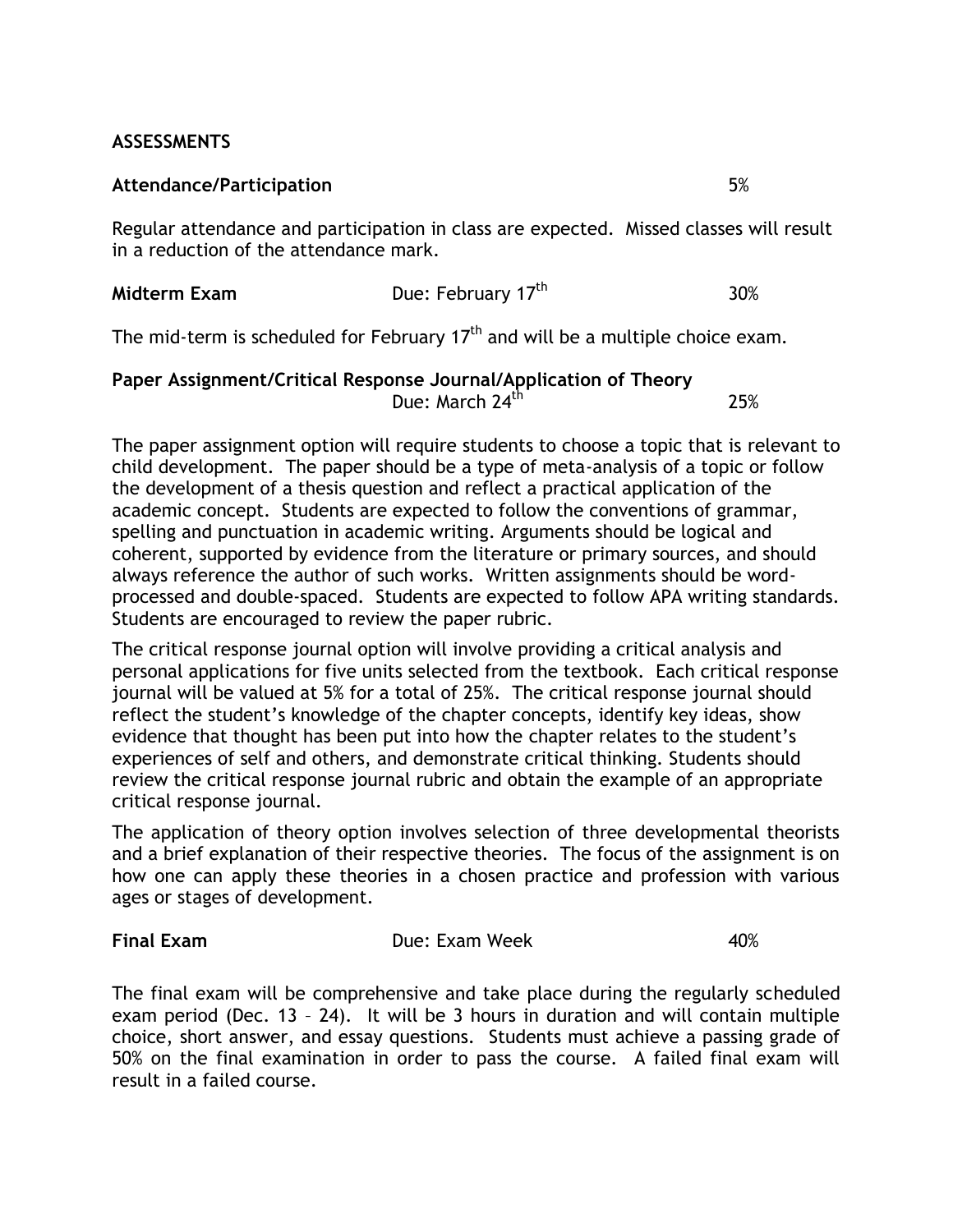Alternate arrangements will not be made for students unable to write the final examination at the scheduled time/date unless exceptional circumstances prevail and the instructor has given approval in advance.

All evaluative components for this course are compulsory, and must be completed in order to pass the course.

## **REQUIRED TEXTBOOKS AND MATERIALS**

Younger, A., Adler, S., Miller, S., & Vasta, R,. (2012). *Child psychology (Third Canadian edition)*. Mississauga, Ontario: John Wiley & Sons. Purchase ISBN 9781118033913 which provides access to Wiley Plus.

## **PLAGIARISM**

Plagiarism is a serious academic offence. Plagiarism occurs when students present the words of someone else as their own. Plagiarism can be the deliberate use of a whole piece of another person's writing, but more frequently it occurs when students fail to acknowledge and document sources from which they have taken material. Whenever the words, research or ideas of others are directly quoted or paraphrased, they must be documented according to an accepted manuscript style (e.g., APA, CSE, MLA, etc.). Resubmitting a paper which has previously received credit is also considered plagiarism. Students who plagiarize material for assignments will receive a mark of zero (F) on the assignment and may fail the course. Plagiarism may also result in dismissal from a program of study or the College.

#### **ACADEMIC ACCOMMODATION**

Reasonable accommodations are available for students requiring an academic accommodation to fully participate in this class. These accommodations are available for students with a documented disability, chronic condition or any other grounds specified in section 8.0 of the Yukon College Academic Regulations (available on the Yukon College website). It is the student's responsibility to seek these accommodations. If a student requires an academic accommodation, he/she should contact the Learning Assistance Centre (LAC) at (867) 668-8785 or lassist@yukoncollege.yk.ca.

#### **WRITING CENTRE**

All students are encouraged to make the Writing Centre a regular part of the writing process for coursework. Located in C2231 (adjacent the College Library), the Writing Centre offers half-hour writing coaching sessions to students of all writing abilities. Coaching sessions are available in person and through distance technologies (e.g.,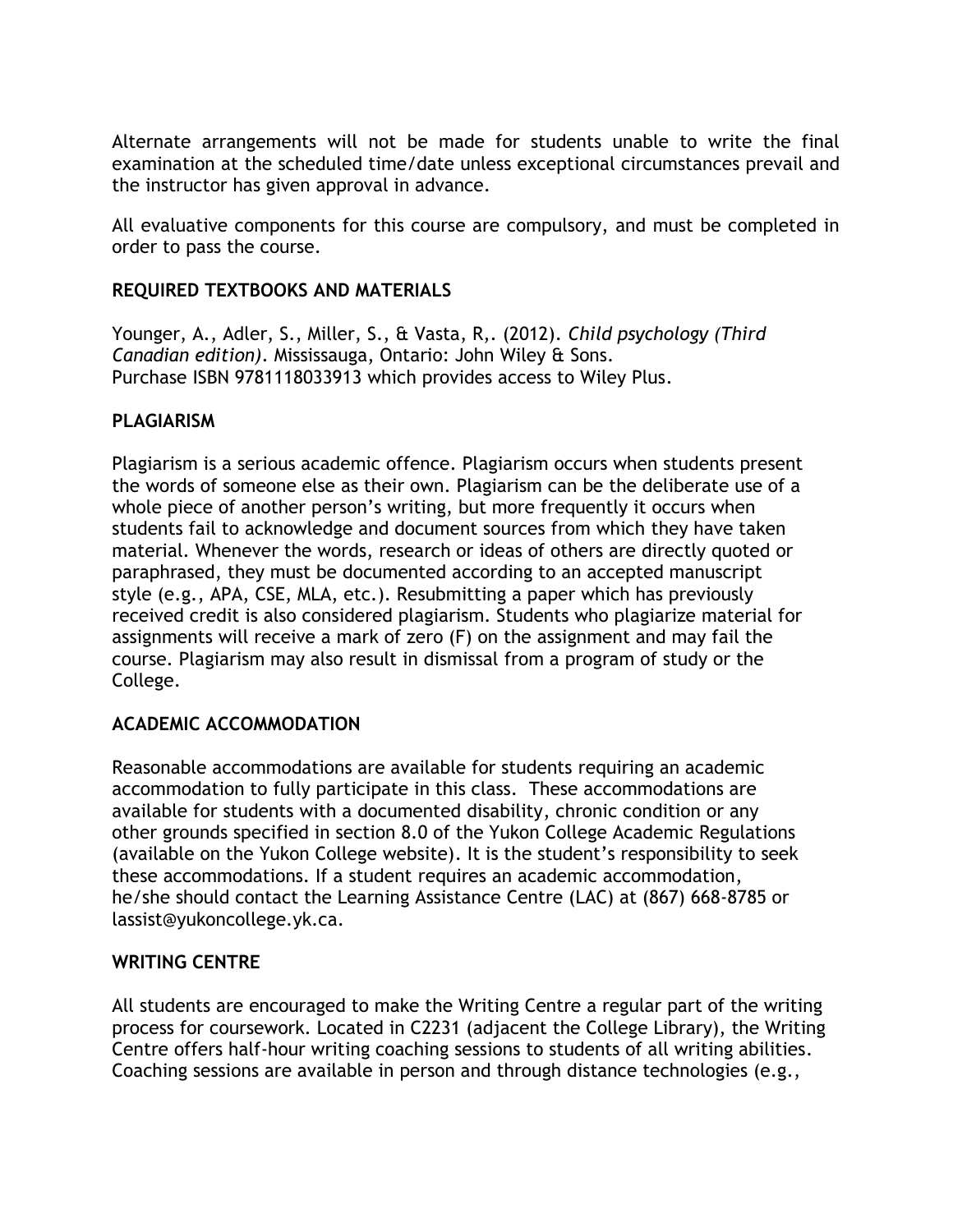email plus Skype or phone). For further information or to book an appointment, visit the Centre's website: www.yukoncollege.yk.ca/student\_info/pages/writing\_centre.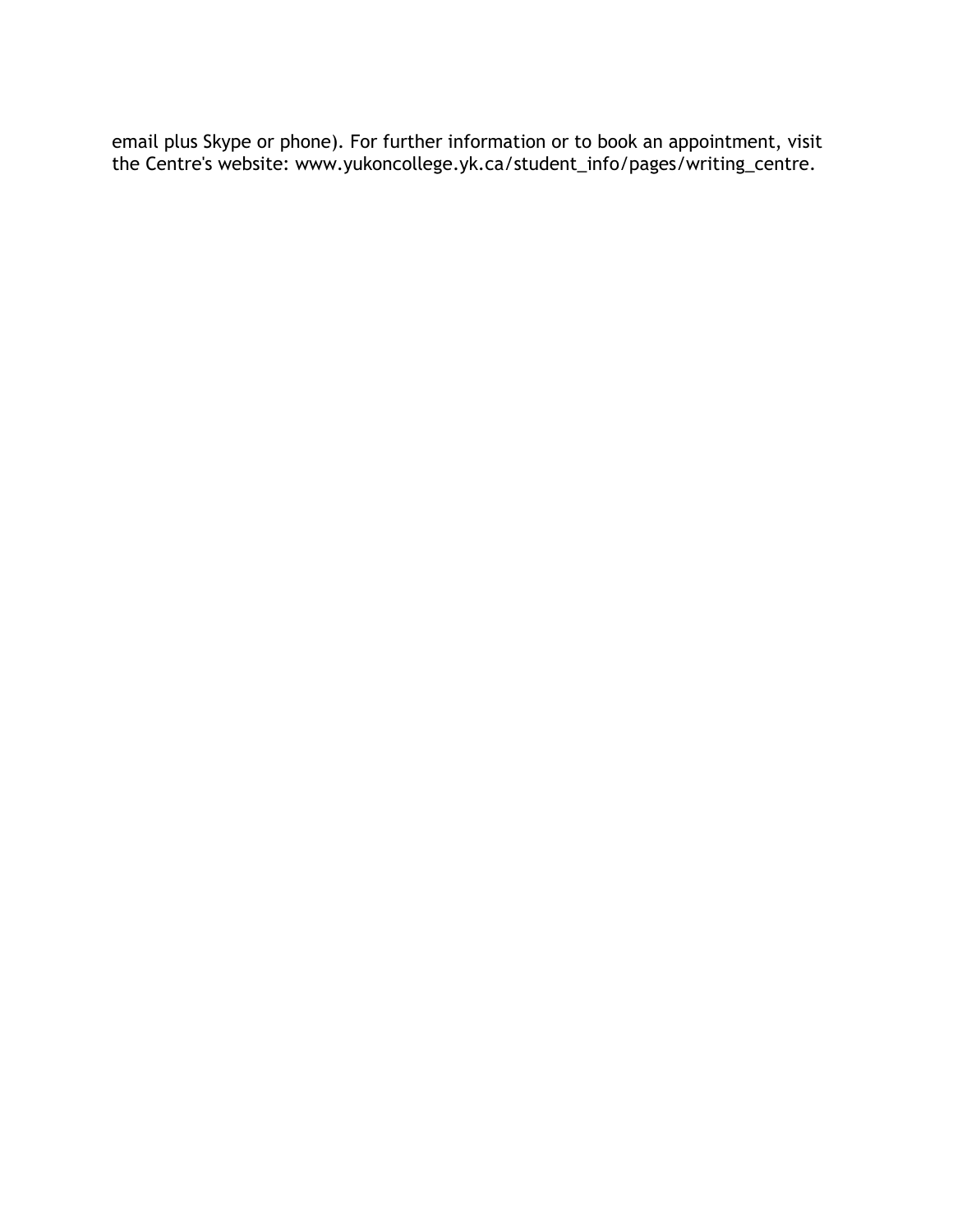## **TOPIC OUTLINE**

#### **PSYC 205** – Winter 2015 **– Syllabus** Dr. **R.** James **McClelland**

#### Note:

- All scheduled readings must be done ahead of time, i.e., before they are discussed in class.
- The following schedule of readings is tentative; specified texts may be dropped and others added depending on the pace of the class.
- For extra help with any writing make an appointment (online or in person) with the Writing Centre.
- For help with any learning problems make an appointment (online or in-person) with the Learning Assistance Centre.

# **January 6**

- **WELCOME** 
	- Introductions
	- Course outline and Syllabus
	- Assignments/presentation
	- Use of textbook and supplemental materials
- **BACKGROUND AND THEORIES (CHAPTER 1)** 
	- Developmental psychology and its roots
	- Issues in developmental psychology
	- Theories of development: cognitive-developmental approaches
	- Theories of development: the sociocultural approach
	- Theories of development: environmental/learning approaches
	- Theories of development: evolutionary and biological approaches
	- Conclusions

# **January 13**

- **RESEARCH METHODS (CHAPTER 2)** 
	- Scientific research
	- Types of research
	- Studying development
	- Other research tactics
	- Ethical issues
	- Conclusion
- GENETICS: THE BIOLOGICAL CONTEXT OF DEVELOPMENT (CHAPTER 3)
	- Mechanisms of inheritance
	- Genetic disorders

# **January 20**

**GENETICS: THE BIOLOGICAL CONTEXT OF DEVELOPMENT (CHAPTER 3 CONTINUED)**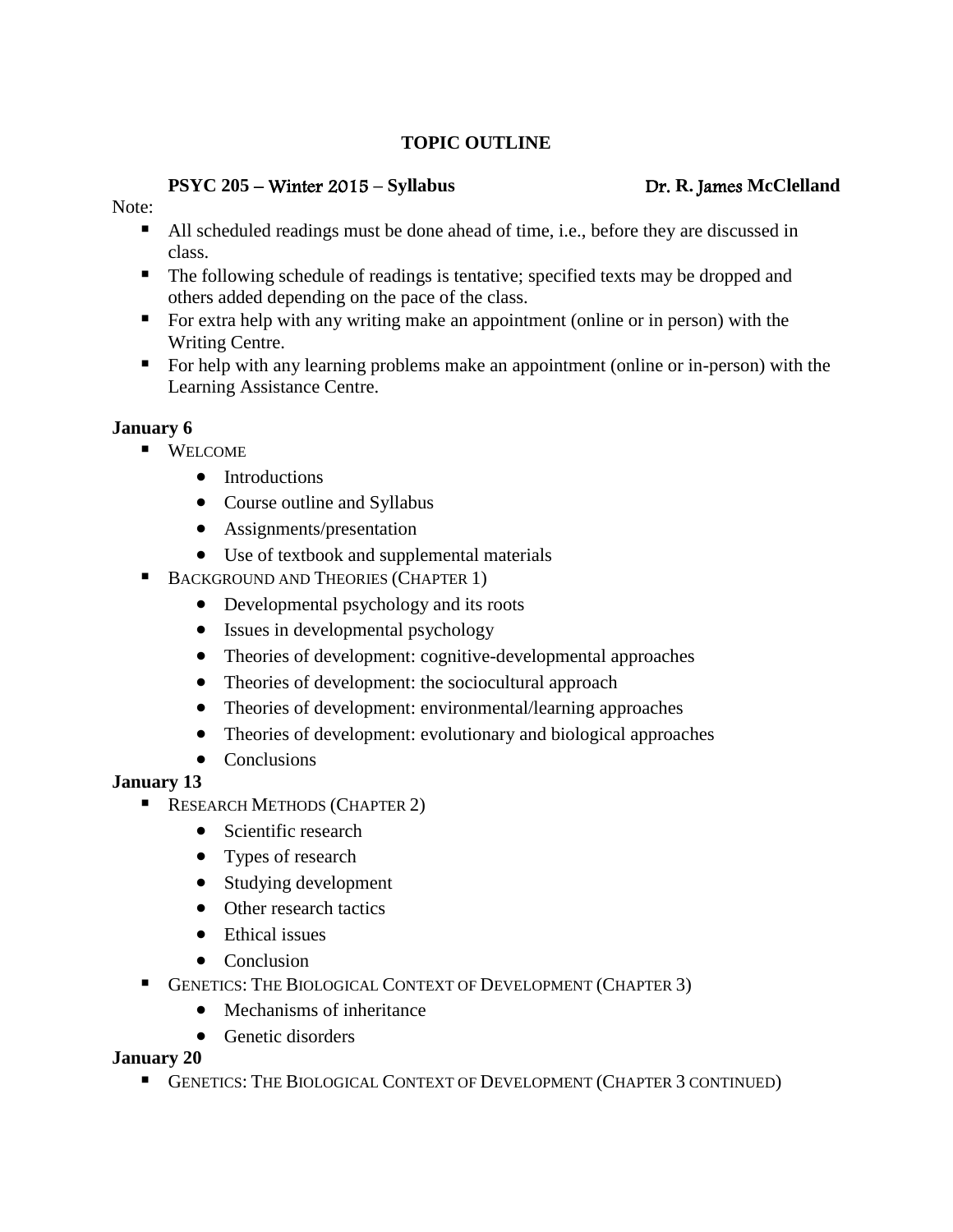- Studying the effects of genes on behaviour
- Models of gene-environment interaction
- **PRENATAL DEVELOPMENT (CHAPTER 4)** 
	- Stages of prenatal development
	- Teratology
	- Natural challenges
	- Preventing, detecting, and treating birth defects
	- Conclusion

## **January 27**

- PHYSICAL DEVELOPMENT: BIRTH, MOTOR SKILLS, AND GROWTH (CHAPTER 5)
	- Birth and the perinatal period
	- The organized newborn
	- Motor development
	- The human brain
	- Physical growth
- **SENSORY AND PERCEPTUAL DEVELOPMENT (CHAPTER 6)** 
	- Issues in the study of perceptual development
	- Touch and pain, smell and taste, motion and balance
	- Hearing

### **February 3**

- SENSORY AND PERCEPTUAL DEVELOPMENT (CHAPTER 6 CONTINUED)
	- Vision
	- Intermodal perception
	- Attention and Action
- COGNITIVE DEVELOPMENT: THE PIAGETIAN APPROACH (CHAPTER 7)
	- Piaget's theory
	- Cognition during infancy: the sensorimotor period
	- Thought in the preschooler: the preoperational period
	- Middle-childhood intelligence: the concrete operational period
	- Adolescent and adult: the formal operational period
	- Evaluation of Piaget's theory
	- Cognitive change
	- New directions

# **February 10**

- COGNITIVE DEVELOPMENT: THE INFORMATION-PROCESSING APPROACH (CHAPTER 8)
	- The nature of the information-processing approach
	- Memory in infancy
	- Memory in older children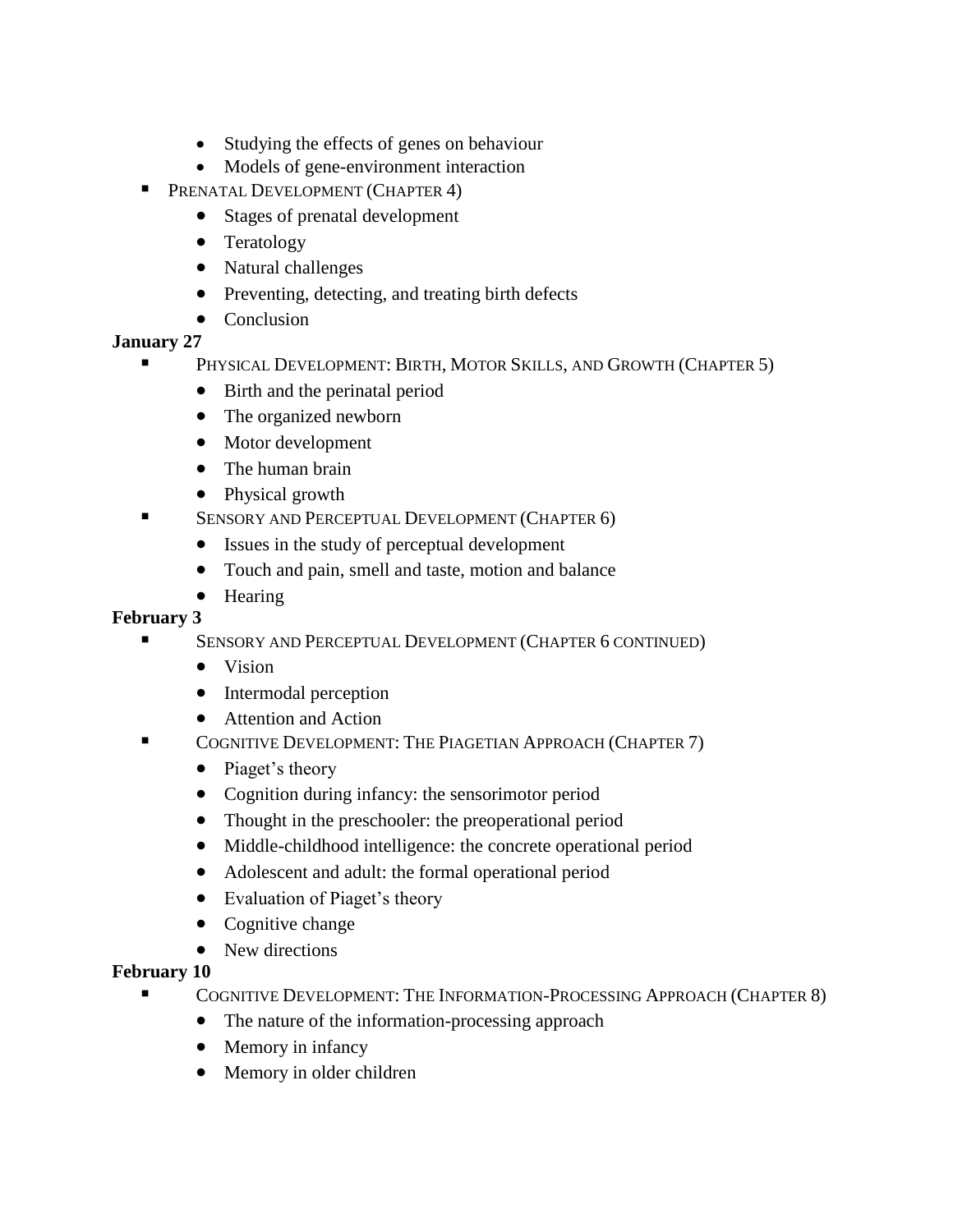- Number
- Problem solving
- Cognitive change
- REVIEW FOR MID-TERM EXAM (CHAPTER 1-8)

### **February 17**

- $\blacksquare$  MID-TERM EXAM (1.5 HOURS)
- COGNITIVE DEVELOPMENT: THE SOCIOCULTURAL APPROACH (CHAPTER 9)
	- Nature of the approach
	- Object exploration, tool use, and play

## **February 24**

- COGNITIVE DEVELOPMENT: THE SOCIOCULTURAL APPROACH (CHAPTER 9 CONTINUED)
	- Memory
	- Self-regulation
	- Peer interaction and cognitive change
	- Cultural artifacts and material tools
- INTELLIGENCE AND SCHOOLING (CHAPTER 10)
	- The nature of IQ tests
	- Issues in the study of intelligence
	- Contributions of the environment
	- Schooling: variations and effects
	- Alternative conceptions of intelligence

#### **March 3**

- **LANGUAGE DEVELOPMENT (CHAPTER 11)** 
	- Theories of language development
	- The preverbal period
	- Semantics
	- Grammar
	- Pragmatics
- **EARLY SOCIAL AND EMOTIONAL DEVELOPMENT (CHAPTER 12)** 
	- Theories of early social development
	- Mutual regulation between infants and caregivers
	- Temperament

#### **March 10**

- **EARLY SOCIAL AND EMOTIONAL DEVELOPMENT (CHAPTER 12 CONTINUED)** 
	- Attachment
	- Effects of early experience
	- Conclusion
- DEVELOPMENT OF THE SELF (CHAPTER 13)